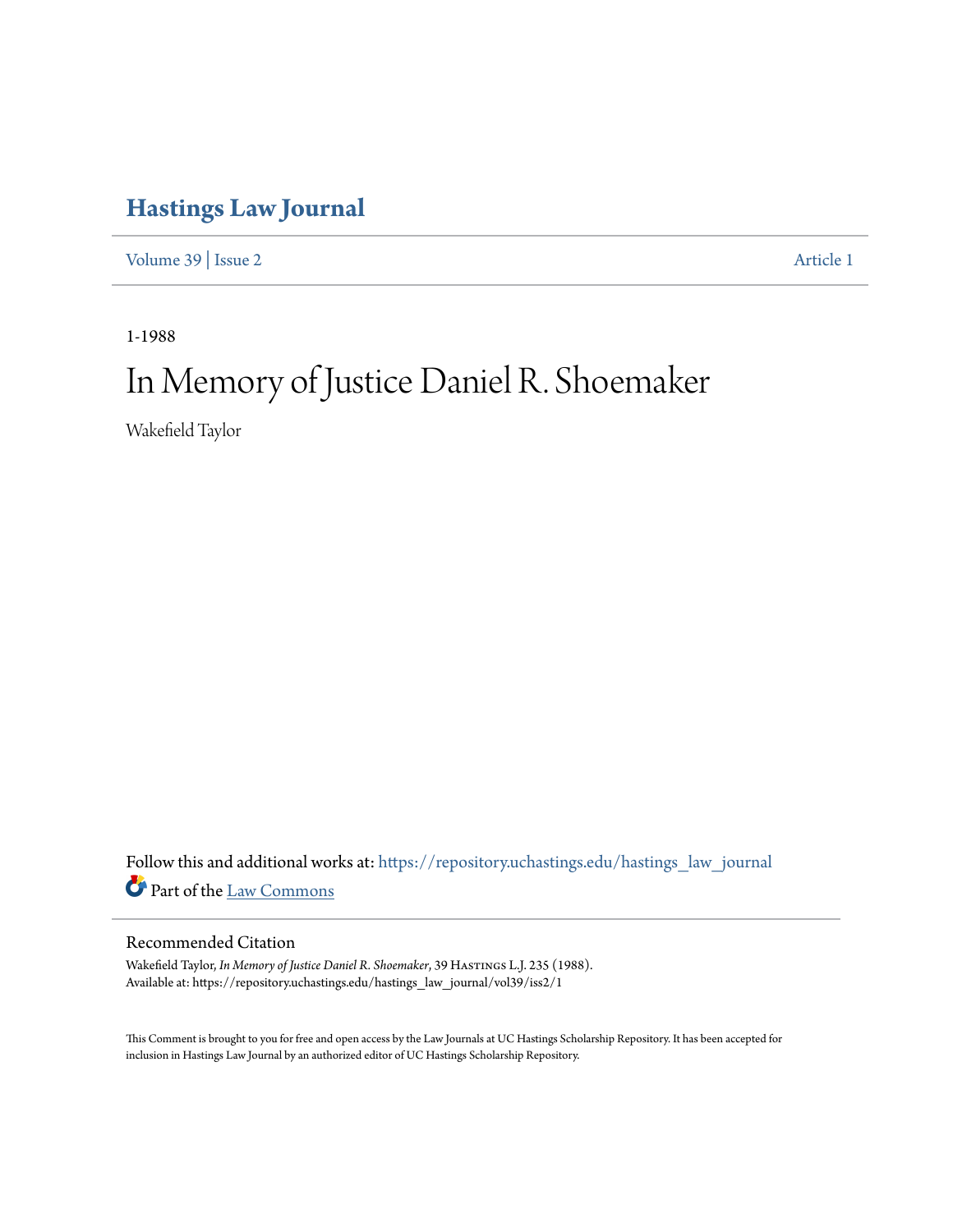## In Memory of Justice Daniel R. Shoemaker

Justice Daniel R. Shoemaker was a loyal and devoted alumnus of Hastings College of the Law. He was born in Homestead, Pennsylvania in 1902 and attended the public schools there and in California, where he graduated from Los Angeles High School. He received his A.B. degree from the University of California at Berkeley and his L.L.B. degree from Hastings. After engaging in private practice in San Francisco, Justice Shoemaker was appointed to the San Francisco Municipal Court in 1943. The remainder of his professional career was to be spent on the judiciary. In 1947, he was elevated to the superior court in San Francisco, and then to the California Court of Appeal in 1960 by Governor Pat Brown, where he served until his retirement in 1971. In 1963, he was appointed Presiding Justice of Division Two of the First District.

The manner in which Justice Shoemaker received his appointments to the trial benches upon which he served is of unique interest and emphasizes his integrity and standing in his profession. He was the last appointment to the municipal court by Governor Culbert Olson. There was a serious question concerning whether the appointment procedure had been completed before Governor Olson's term had expired. Some urged incoming Governor Earl Warren to set aside the appointment. After reviewing the new appointee's qualifications, Governor Warren refused to do so. Recognizing Justice Shoemaker's outstanding judicial record, Governor Warren, a few years later in 1947, elevated him to the superior court. Within a short time he was elected by his colleagues to preside over the San Francisco Superior Court, and did so with great skill. No less an authority than Chief Justice Gibson credited him with restoring order and effeciency to a calendar which had fallen into disarray. Justice Norman Elkington assessed Justice Shoemaker as one of the finest trail judges before whom he had appeared. His rulings were studied, thoughtful, and yet made with dispatch.

Justice Shoemaker's firmness as a trial judge was tempered by considerate treatment and friendliness quite disarming to contenious lawyers. An accomplished San Francisco trial attorney, engaged in my Contra Costa County court, once told me that he preferred to try a jury case before a judge who displayed some irritation with the lawyer's conduct; that he was often able to turn this to his advantage with the jury.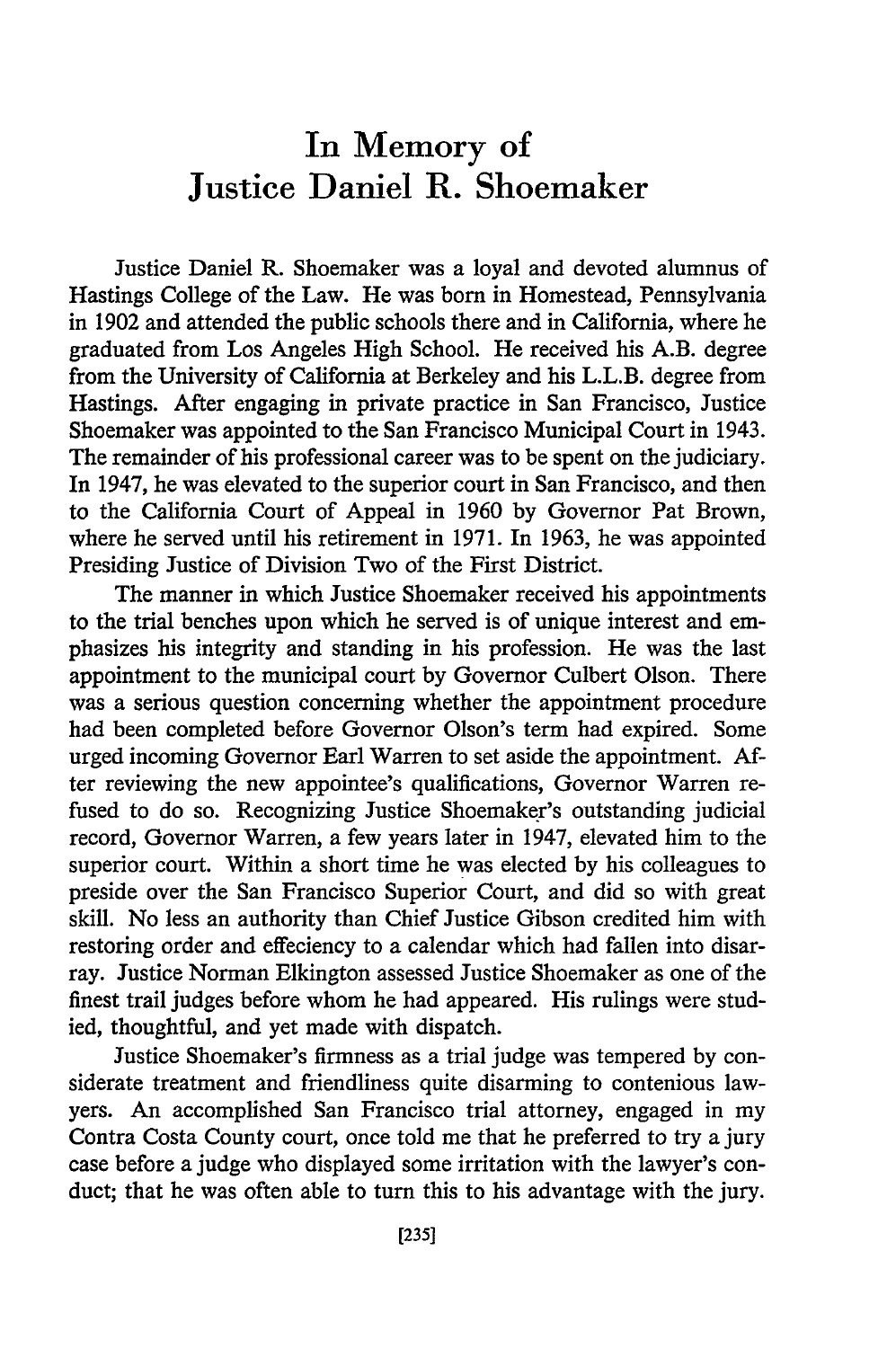He continued that he found great difficulty in baiting Judge Shoemaker, because of his ever-present infectious smile and the firm but courteous manner in which he pronounced adverse rulings.

It was my great privilege to serve in the division of the State appellate court over which Justice Shoemaker presided for more than eight years. The wisdom and legal skills he displayed on the lower courts also characterized his appellate career. While always considerate and fair in his relationships with attorneys, his colleagues, and his staff, he did insist upon efficiency and punctuality. He had little patience with sloppiness in work product, or with tardiness. His humanity and kindness were never more evident than when our beloved colleague, Justice James R. Agee, became afflicted with terminal cancer. Justice Agee's two major interests in life consisted of golf and *the law.* It was very dispiriting to Justice Agee and the entire court when he announced after the calendar one morning that he no longer had the strength to bear his share of the case load and that he felt, in all fairness, he must resign. Justice Shoemaker came into my chambers, stating that he was going to insist that Agee stay on the court, if I would agree that we two carry the additional work required. We then walked to Justice Agee's chambers and informed him that, despite his ill health, we preferred him to any substitute. There was a heartrending display of emotion. Justice Agee carried on in a limited capacity for several months until his death. The vacancy was filled by Justice Robert F. Kane, a distinquished lawyer, subsequently appointed Ambassador to the Irish Republic.

Justice Shoemaker gave significant support in time, money, and devoted service to the public weal. His favorite charity was the San Francisco Lighthouse for the Blind. He served as its president and on its Board of Directors for many years. His love for and devotion to his alma mater, University of California at Berkeley, was steadfast throughout his life. He was a longtime member of the San Francisco Grid Club and a heavy contributor to the University and its athletic programs. Over all the years of our acquaintance, he seldom, if ever, missed a Saturday afternoon game in the Memorial Stadium. He was a great Rotarian, never missed a meeting at the Sheraton-Palace Hotel, and was an ardent supporter of Rotary's many humanitarian programs.

Justice Shoemaker never forgot the obligation he owed to Hastings College of the Law. He was a member of its Board of Directors for many years and served on inumerable committees. He served as president and member of the Board of Governors of the Hastings Alumni Association and was the only one in the history of the school to be twice named Alumnus of the Year. He was generous in his giving.